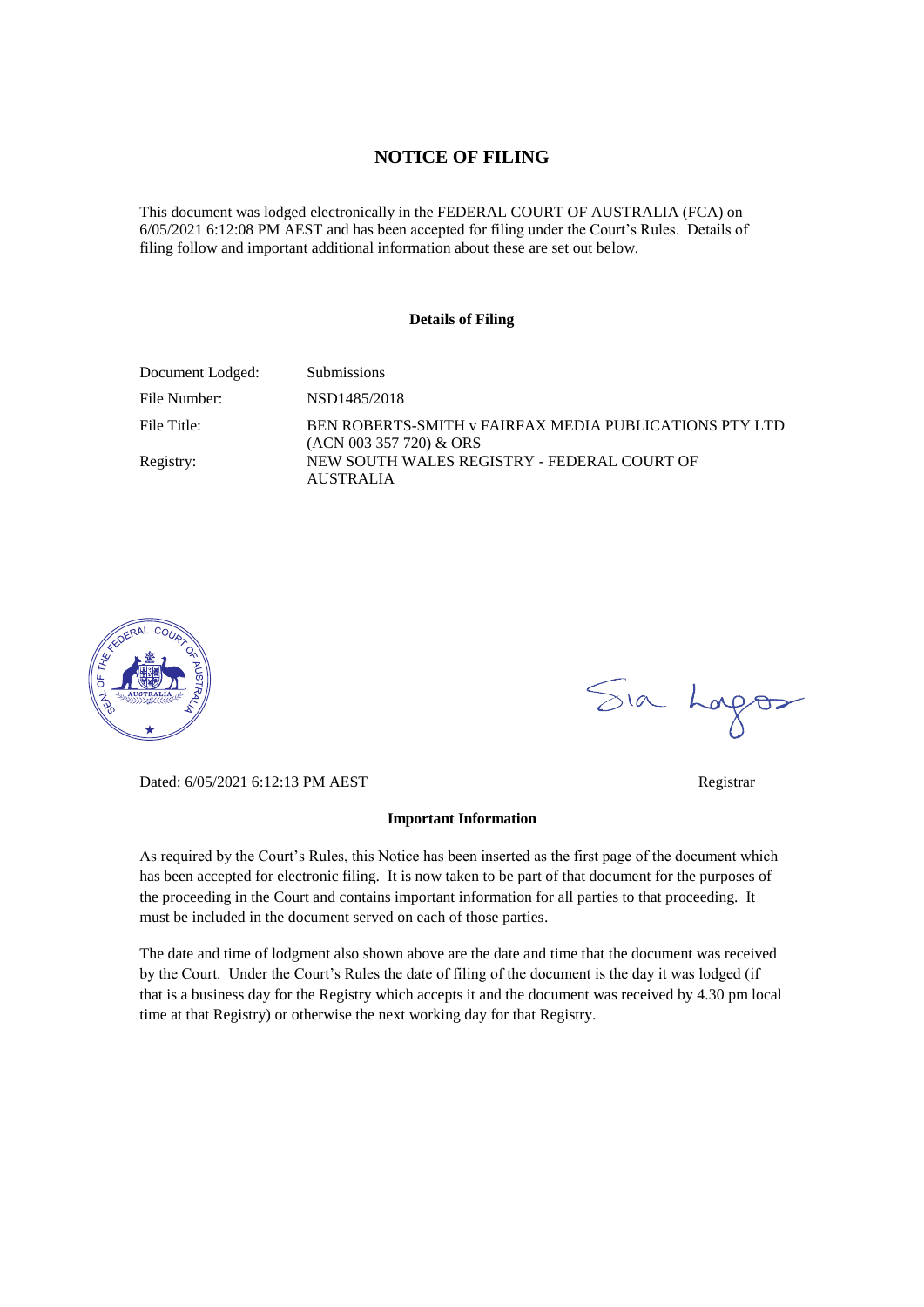

**Respondents' submissions on Person 35 objection to subpoena** 

# **A. Introduction**

- 1. These submissions are filed in response to an objection by Person 35 to the production of one document (**Person 35 Document**) pursuant to a subpoena issued to him dated 1 April 2021 (**Subpoena**). The Person 35 Document appears to record adverse findings made against Person 35 by the Inspector-General of the Australian Defence Force (**IGADF**) in the Afghanistan inquiry.
- 2. The submissions filed for Person 35 (**Submissions**) set out 7 grounds of objection to the Subpoena. These may be grouped into two broad categories:
	- (a) the Subpoena should be set aside as it seeks irrelevant material and lacks any legitimate forensic purpose (Submissions, sections B and C); and
	- (b) the Subpoena should be set aside, or the Commonwealth should claim public interest immunity over the whole Person 35 Document, on various procedural fairness and related grounds (Submissions [10], sections A, D, E, F, G).
- 3. The Respondents accept that Person 35 has standing, as an interested person, to apply to have the Subpoena set aside. The application should otherwise be dismissed. The Subpoena has a legitimate forensic purpose as it seeks material directly relevant to the credit of Person 35. There is no reason to reconsider the Commonwealth's determination that the public interest only requires partial redaction of the Person 35 Document. All procedural fairness concerns are addressed by the proposed redactions. The same redaction regime has been applied to address similar concerns in cognate material already produced in respect of the Applicant and other witnesses.
- 4. These submissions address the following matters:
	- (a) **Section B** summarises the reasons and orders made by Colvin J to facilitate production by the IGADF of a Potentially Affected Person (**PAP**) notice issued to the Applicant, the Applicant's response, and a notice recording the IGADF's findings (that is, similar material to that sought under the Subpoena).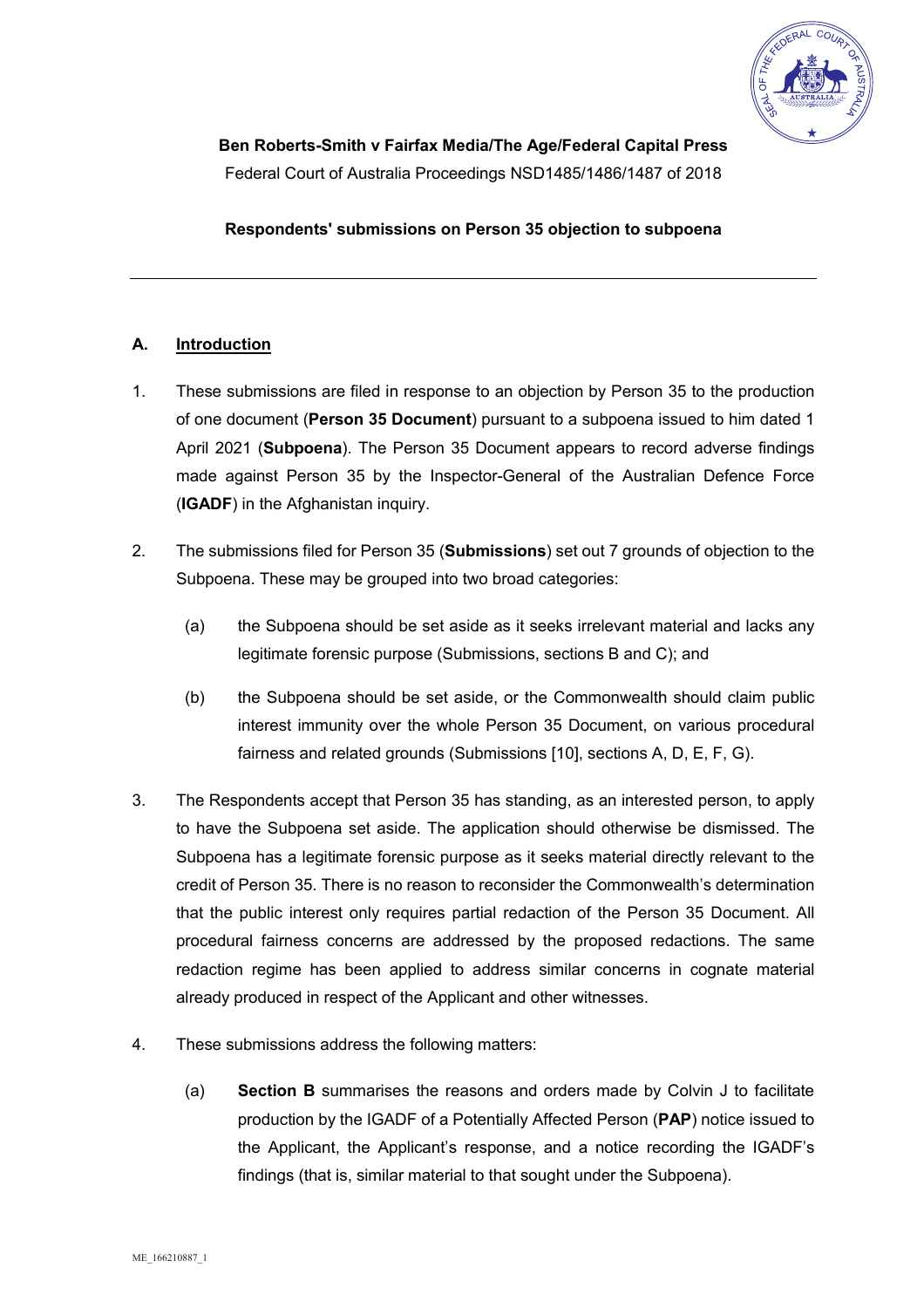- (b) **Section C** addresses the legitimate forensic purpose of the Subpoena.
- (c) **Section D** addresses the public interest immunity and procedural fairness issues raised in the Submissions.

## **B. The Applicant's PAP notice and response**

- 5. On 11 November 2020, Justice Colvin made orders and delivered reasons concerning a claim by the IGADF of public interest immunity over a PAP notice given to the Applicant, and the Applicant's response to that PAP notice: *Roberts-Smith v Fairfax Media Publications Pty Limited* (No 8) [2020] FCA 1630 (**Reasons**). His Honour upheld the claim for public interest immunity in part, and ordered that the PAP notice and response be produced to the Respondents, subject to two categories of redactions:
	- (a) information given by the Applicant to the IGADF's Inquiry or any material derived by the Inquiry (directly or indirectly) as a result of disclosure by the Applicant; and
	- (b) information acquired compulsorily by the Inquiry from persons other than the Applicant who, in the reasonable assessment of the IGADF, may themselves be the subject of future criminal processes, and information obtained derivatively from the compulsorily acquired information: Reasons [16].
- 6. The Respondents accept that to the extent the Person 35 Document contains any information of an equivalent kind it ought to be redacted prior to production. The Person 35 Document has been redacted so as to avoid disclosure of parts of that document which are subject to the Commonwealth's claim for public interest immunity (see affidavit of Justine Munsie sworn 30 April 2021 at annexure JMM1 and confidential annexure JMM3).
- 7. A document similar to the Person 35 Document has been produced to the Court by Persons 29, and will be produced by Person 32, in redacted form, in response to equivalent subpoenas issued to them.

# **C. The Subpoena has a legitimate forensic purpose**

- 8. Sections B and C of the Submissions argue that the Subpoena has no legitimate forensic purpose and the material sought is irrelevant. Those submissions should not be accepted.
- 9. The conduct of Person 35, and his relationship and interaction with the Applicant at key times, is directly at issue in the proceedings. For example, the Respondents' particulars of truth allege that on 12 April 2009, the Applicant was involved in two murders in an Afghan compound known as Whiskey 108. The Respondents also allege that on 11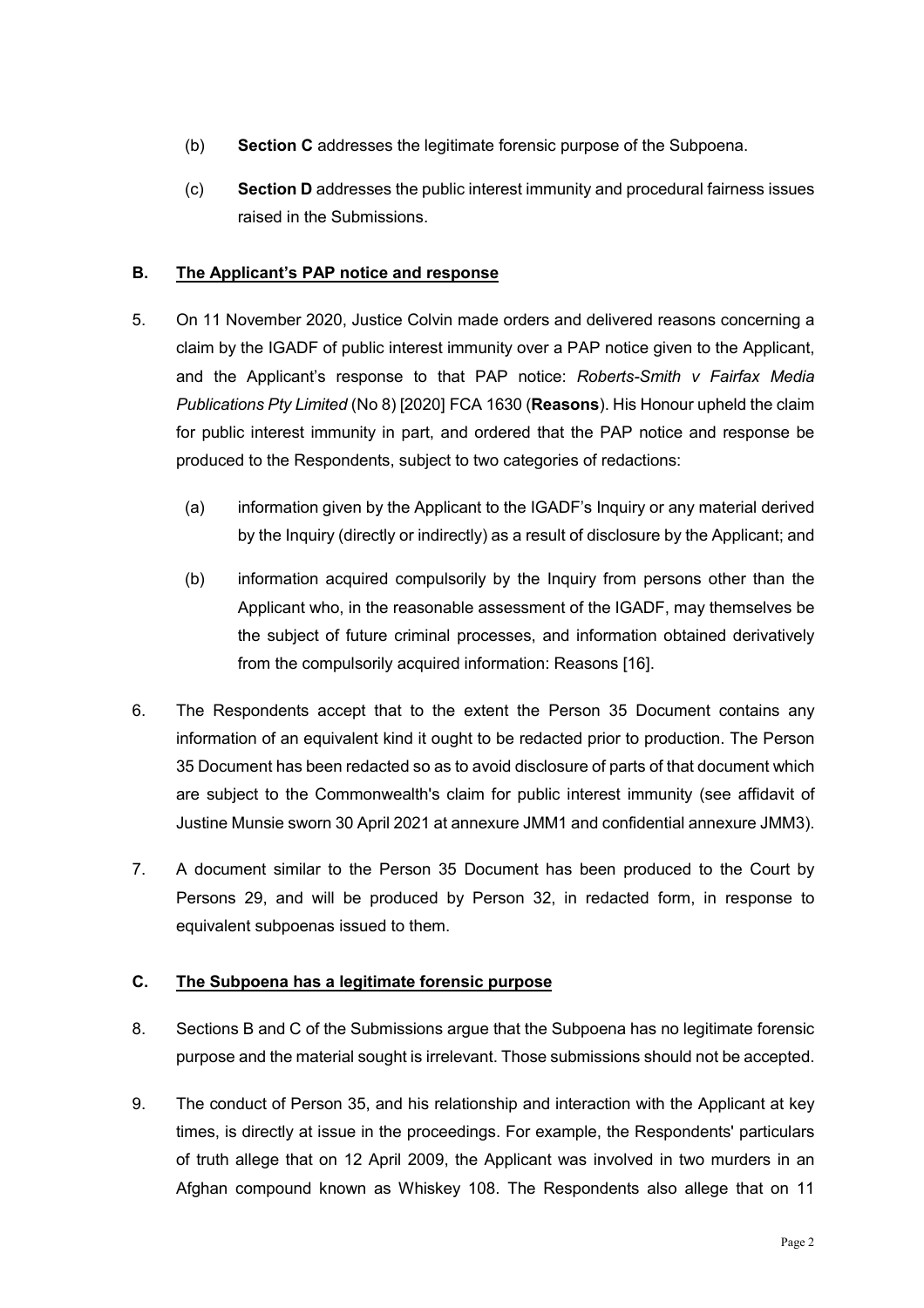September 2012, the Applicant kicked a bound Afghan man off a cliff and then engaged in a joint criminal enterprise to shoot him dead.

- 10. The Applicant has filed and served an Outline of Evidence for Person 35 containing detailed evidence as to the alleged Whiskey 108 murders and the alleged cliff-kick murder. The Outline also contains extensive details as to the Respondent's reputation. Plainly, Person 35 is a key witness in support of the Applicant's case. It follows that his versions of events, and his credibility, will be live issues in the case.
- 11. The Subpoena seeks Person 35's disciplinary record relating to or connected to the IGADF Inquiry, including any show cause notice issued to Person 35. It is on the cards that the document in question will refer to findings made against Person 35 by the IGADF following the Afghanistan inquiry. The findings almost certainly are adverse to Person 35. In those circumstances, both the fact of the document, and the unredacted portions, are likely to be relevant and capable of providing a legitimate basis for cross-examination on substantive matters, or at the very least credit matters.
- 12. The relevance of such material was emphasised by Hunter J in *Brand v Digi-Tech (Australia) Ltd* [2001] NSWSC 425 at [36], where his Honour said:

...it is indisputable that, if the subpoenaed documents are by their description, arguably relevant or capable of providing a legitimate basis for cross-examination on credit matters, then an application to set aside a subpoena on the grounds of irrelevance of the documents to the proceedings is misconceived.

- 13. The Submissions at [14] set out 11 reasons why the document is irrelevant, ranging from criticism of processes of the IGADF Inquiry ([14(b)], confidentiality obligations ([14(c) and (d)], the fact that Person 35 has not been terminated by the ADF ([14(f)], and the purported risk of prejudicing future criminal proceedings ([14(j) and (k)]. The last point is incorrect; the very purpose of the redactions is to remove that risk (see paragraph 19 below). The balance of the reasons are not to the point. They are all reasons why Person 35, and the Applicant, may argue at trial that Person 35's credit is not diminished by the fact or contents of the document at issue. However, none of these reasons render the document irrelevant or incapable of providing a legitimate basis for cross-examination.
- 14. The Respondents' position on the relevance and legitimate forensic purpose of Person 35's Subpoena is consistent with the approach taken by both parties to the proceeding in respect of such documents. The Applicant and the Respondents have both issued subpoenas to each other's witnesses seeking documents of this nature. It is implicit, in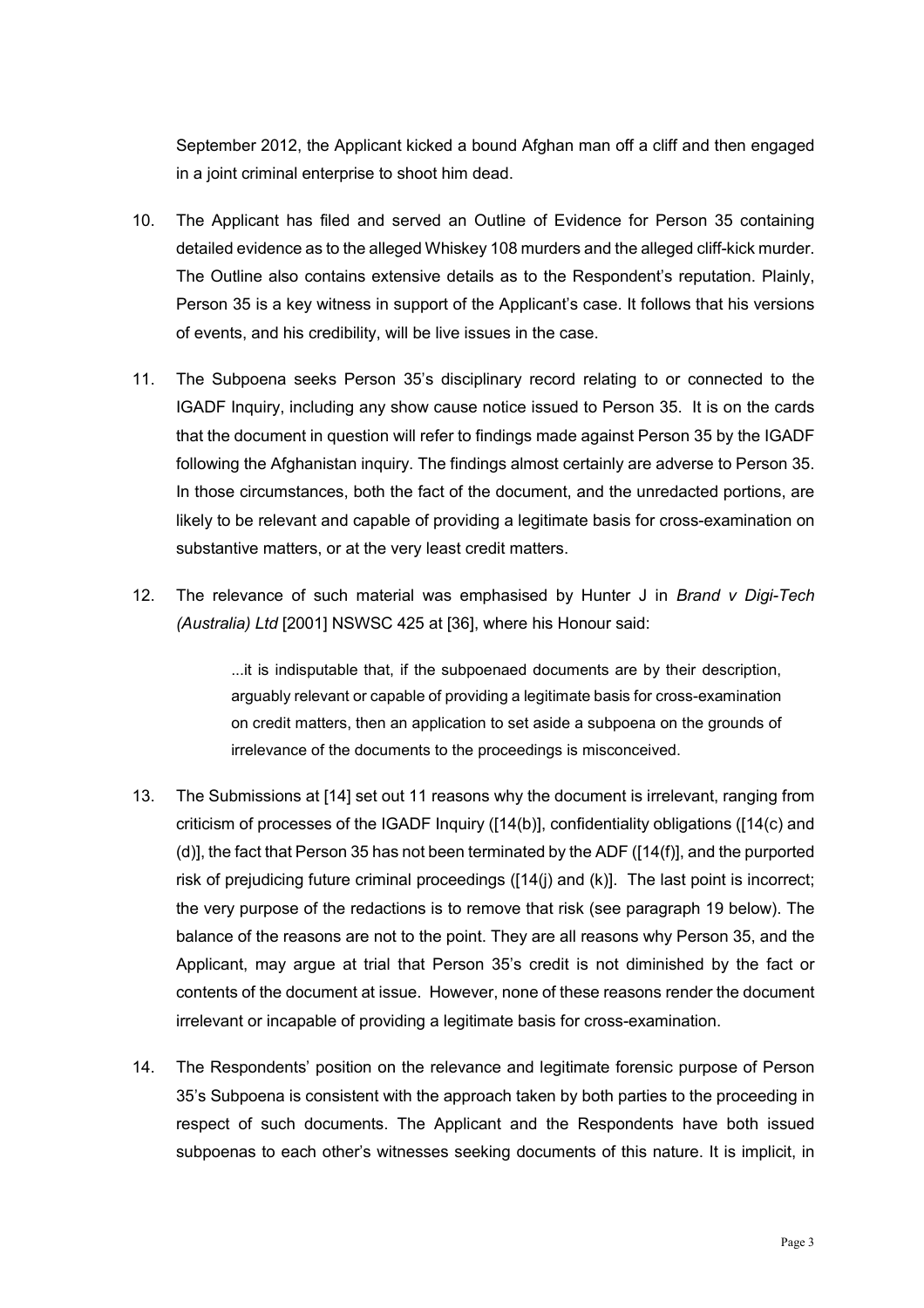the issuance of those subpoenas, that both parties accept that such documents are relevant and have a legitimate forensic purpose to the issues in dispute.

## **D. Public interest / procedural fairness considerations**

- 15. The Submissions raise several matters which can broadly be described as public interest or procedural fairness considerations. None of these considerations justify the complete non-disclosure of the Person 35 Document on public interest grounds. Nor do they warrant setting aside the Subpoena on procedural fairness grounds.
- 16. At the outset, we observe that Person 35 does not identify any error in the Commonwealth's proposed redactions to the Person 35 Document (either at a level of principle or in relation to any specific redaction). The proposed redactions are based on the reasoning of Colvin J. They are directed at preventing the disclosure to the Respondents of any material that might prejudice future criminal proceedings. They will ensure that the Respondents only receive material that is not unfairly prejudicial to Person 35. In circumstances where no error of principle or application has been identified, there is no reason for the Commonwealth, or the Court, to reconsider whether a broader public interest immunity claim ought to be upheld over the whole Person 35 Document.
- 17. None of the submissions advanced on behalf of Person 35 alter this position.
- 18. *First*, the submissions at Section A (Submissions [11]-[12]) are contrary to authority. In *Roberts-Smith v Fairfax Media Publications (No 6)* [2020] FCA 1285, Colvin J considered the very same submission (at [63]) and rejected it at [67]. The submission at Submission [12] is similarly not to the point. A letter recording the findings of the IGADF Inquiry does not have "speculative benefit". Nor would a redaction regime consistent with that ordered by Colvin J render the material so innocuous as to deprive it of any forensic purpose.
- 19. *Secondly,* the submission at Section D (Submissions [18]-[23]) is addressed by implementing the same redaction regime ordered by Colvin J. That regime was crafted to mitigate the very risk complained of at Submissions [18]-[23]. Accordingly, the "significant and grave risk" referred to at Submissions [18] will not arise.
- 20. Privacy and confidentiality concerns are similarly not matters warranting setting the Subpoena aside. Person 35's identity in this proceeding is protected. His name, image and other identifying information can never be made public. At worst, the public will know that a special forces soldier known as "Person 35" received a document referring to adverse findings made by the IGADF. In any event, any concerns as to privacy, mental